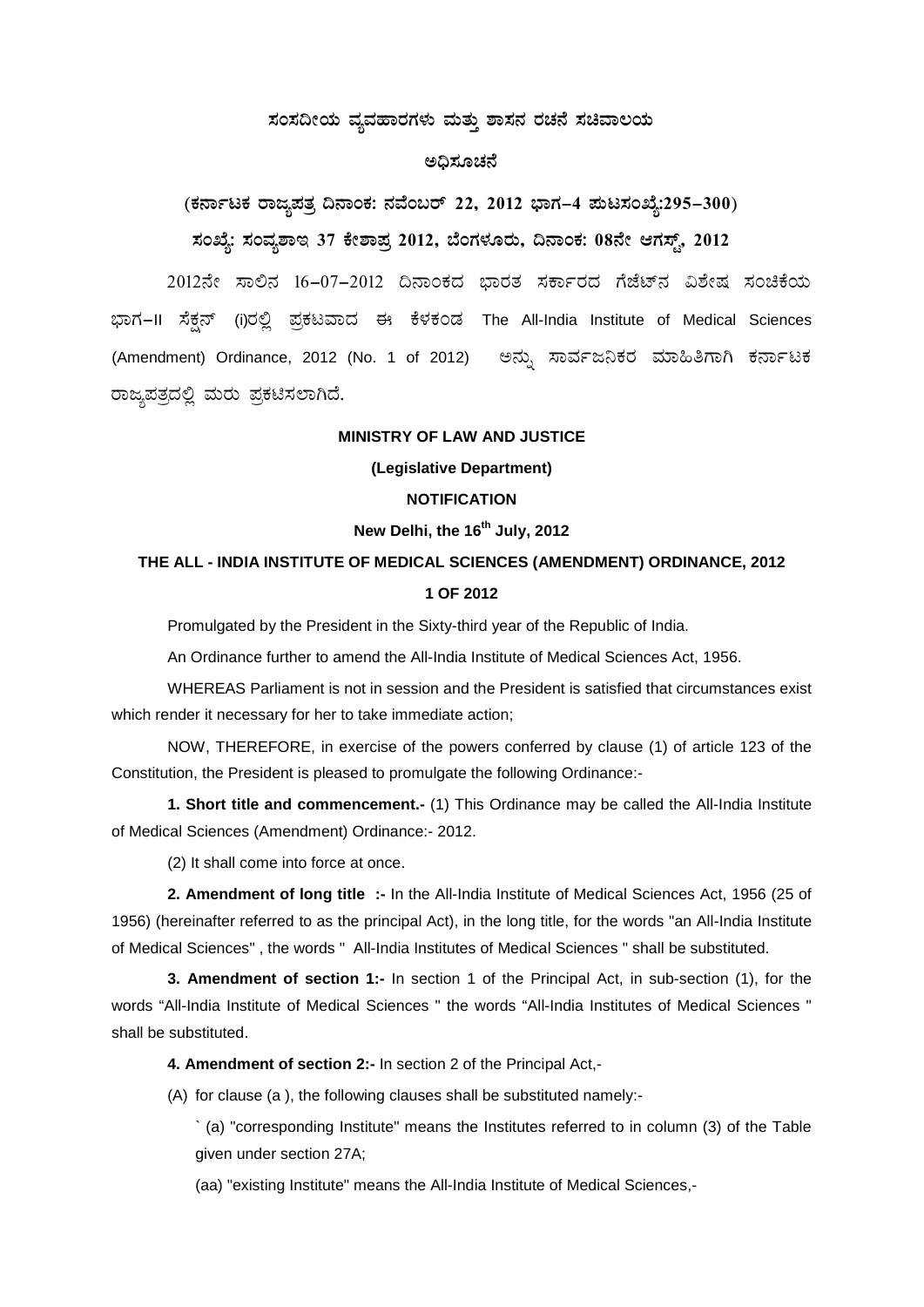- (i) established under sub-section (1) of section 3, before the commencement of the All-India Institute of Medical Sciences (Amendment) Ordinance, 2012; and
- (ii) located at New Delhi, as required under section 12 as it stood before such commencement;
- (ab) "Fund" means the Fund of the Institute referred to in section 16;';
- (B) in clause (c), after the words and figure "under section 3", the words, brackets and figures "and includes" and includes the state of the state of the state of the state of the state of the state of the state of the state of the state of the state of the state of the state of the state of the state of the state of the corresponding Institutes and other Institutes which may be established on and after the commencement of the All-India Institute of Medical Sciences (Amendment) Ordinance, 2012" shall be inserted;
- (C) after clause (f), the following clause shall be inserted at the end, namely:-

'(g) "society" means the society referred to in column (2) of the Table given under section 27A.',

**5. Amendment of section 3 :-** In section 3 of the principal Act,-

(a ) in sub-section (1), the following proviso shall be inserted, namely:-

"Provided that the Central Government may, on and after the commencement of the All-India Institute of Medical Sciences (Amendment) Ordinance, 2012, establish by notification in the Official Gazette, such other All-India Institutes of Medical Sciences at such places as it may specify in the said notification in addition to the existing Institute and the corresponding Institutes." ;

(b) in sub-section (2), for the words "The Institute", the words "Every Institute" shall be substituted.

**6. Amendment of section 4 :-** In section 4 of the principal Act,-

(i) in the opening portion, for the words "The Institute", the words "Every Institute" shall be substituted;

(ii) for clause (a), the following clauses shall be substituted, namely:-

" (a) in the case of existing Institute, the Vice-Chancellor or the Delhi University, exofficio;

(aa) in the case of every other Institute established on and after the commencement of the " All-India Institute of Medical Sciences (Amendment) Ordinance, 2012, the Vice-Chancellor of a University situated in a State in which such Institute has been established after such commencement and such Vice-Chancellor shall be nominated by the Central Government,".

**7. Substitution of new section for section 5 :-** For section 5 of the principal Act,- the following section shall be substituted, namely:-

**Declaration of Institute as institution of national importance :- "5. (1) It is hereby declared** that the existing Institute declared as an institution of national importance, before the commencement of the All-India Institute of Medical Sciences (Amendment) Ordinance, 2012,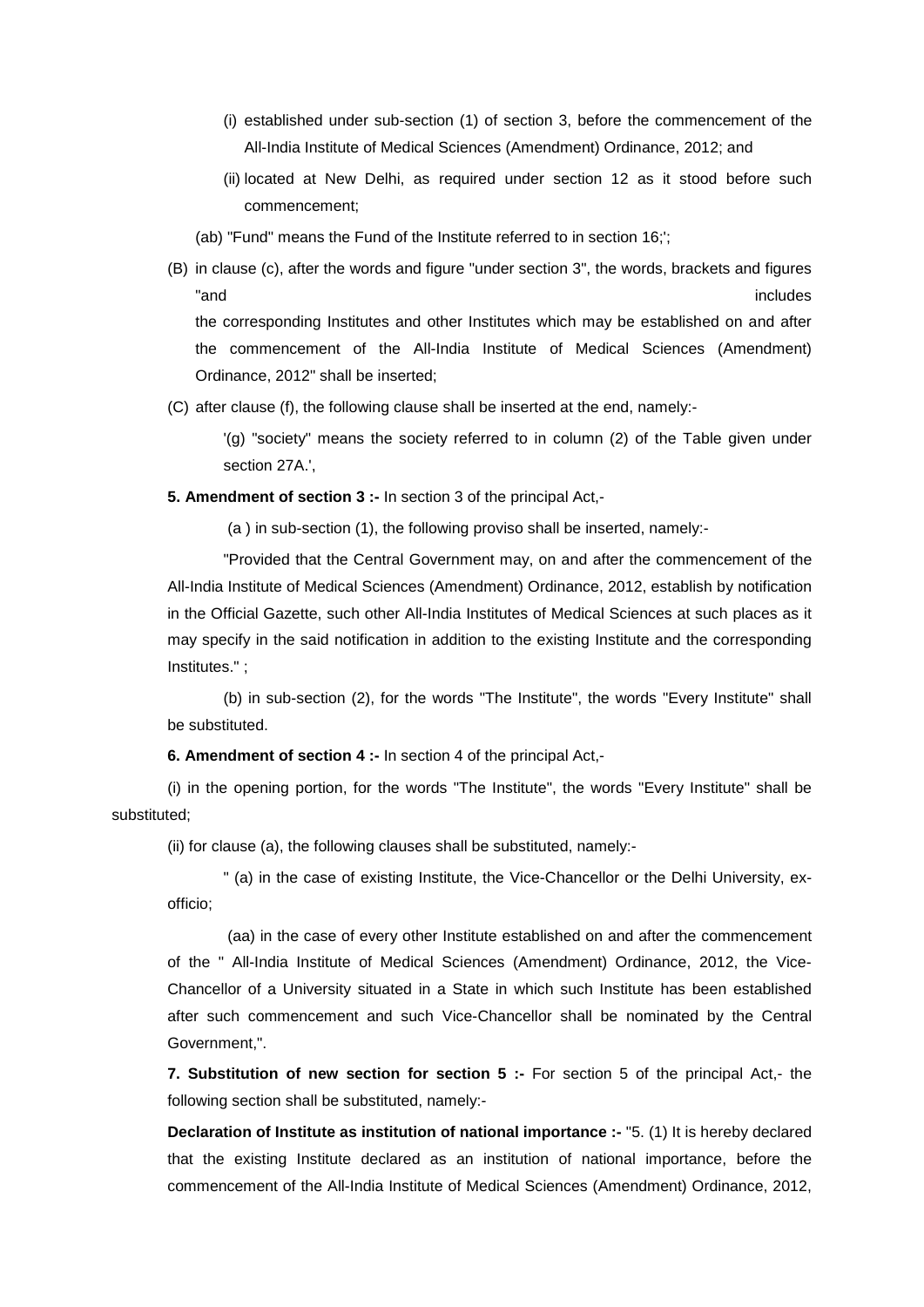under section 5 as it stood before such commencement, shall continue to be an institution of national importance.

(2) It is hereby declared that every corresponding Institute shall be an institution of national importance.

(3) It is hereby declared that every Institute established under the proviso to sub-section (1) of section 3. On and after the commencement of the All-India Institute of Medical Sciences (Amendment) Ordinance, 2012, shall be an institution of national importance, ".

**8. Amendment of section 7 :-** In section 7 of the principal Act, in sub-section (1),-

(a) for the words "President of the Institute", the words "President for every Institute" shall be substituted;

(b) the following proviso shall be inserted, namely:-

" Provided that the President of the existing Institute shall also be the President of every corresponding Institute and other Institutes established on and after the commencement of the All-India Institute of Medical Sciences (Amendment) Ordinance, 2012, till such date the Central Government nominates a separate President for every corresponding Institute and other Institutes established after such commencement, ".

**9. Amendment of section 8 :-** In section 8 of the principal Act,-

(a) for the words "from the Institute ", the words "from the Institute of which they are the President and members" shall be substituted;

(b) the following proviso shall be inserted, namely:-

"Provided that in case a person is a President of two or more Institutes, the allowances shall be borne by the Institutes in such proportion as may be prescribed by rules. ",

**10. Amendment of section 9 :-** In section 9 of the principal Act,-

(a) for the words " The Institute shall ", the words " Every Institute shall " shall be substituted;

(b) for the words " the Institute shall meet ", the words " Every Institute shall meet" shall be substituted;

(c) the following proviso shall be inserted, namely:-

"Provided that the provisions relating to holding of the first meeting shall not apply to the existing Institute.",

**11. Amendment of section 10 :-** In section 10 of the principal Act,-

(a) in sub-section (1), -

(i) for the words " a Governing Body of the Institute which shall be constituted by the Institute", the words "separate Governing Body for every Institute which shall be constituted by such Institute" shall be substituted;

(ii) the following proviso shall be inserted, namely:-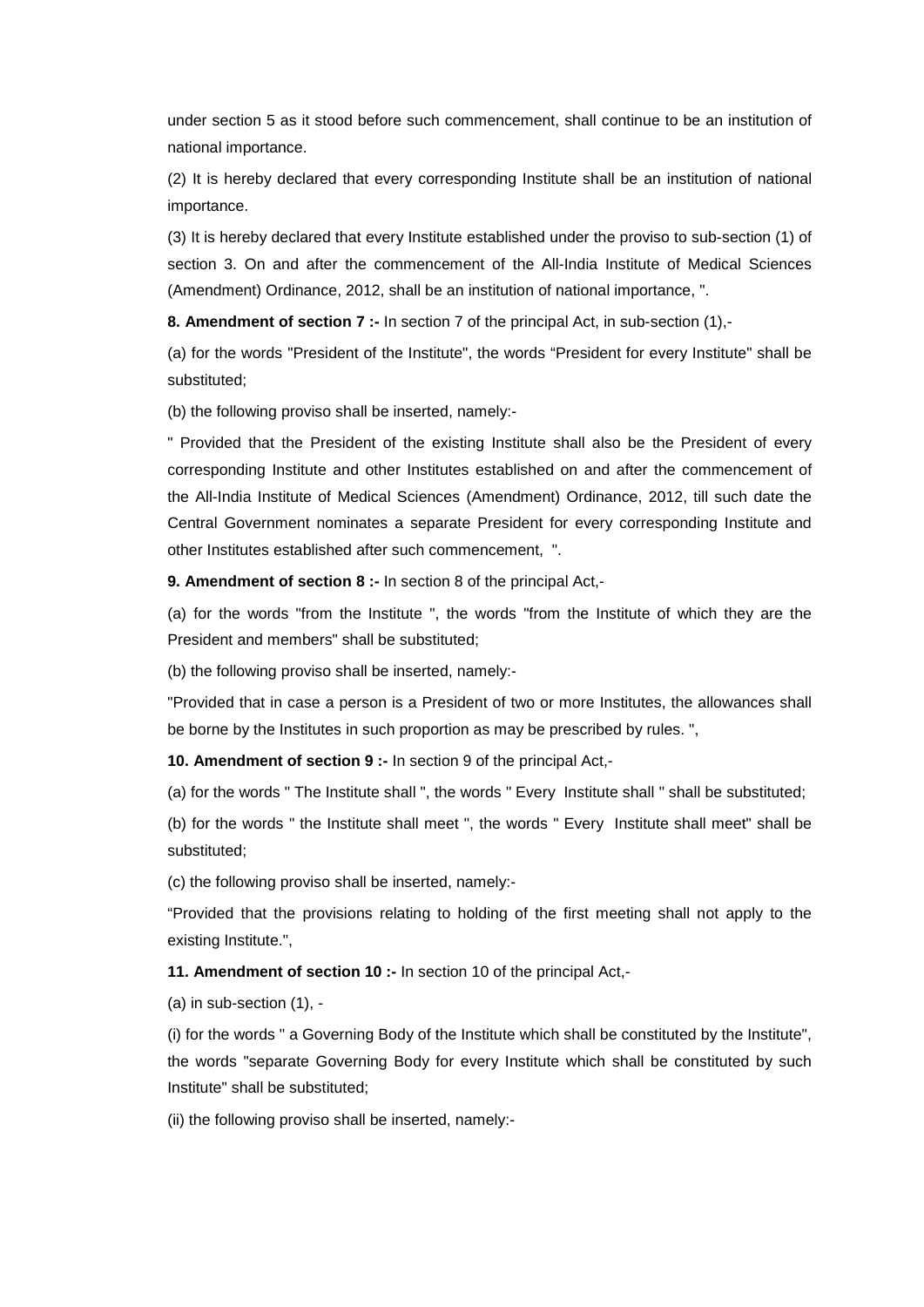" Provided that the Governing Body of the existing Institute, constituted before the commencement of the All-India Institute of Medical Sciences (Amendment) Ordinance, 2012, shall be deemed to have been constituted under this section.",

(b) in sub-sections (2) and (3), for the words "the Institute ", the words "every Institute" shall be substituted;

(c) in sub-section (5), -

(i) for the words "the Institute may constitute ", the words "every Institute may constitute" shall be substituted;

(ii) for the words "functions of the Institute ", the words "functions of such Institute " shall be substituted;

(d) in sub-section (6), -

(i) for the words "members of the Institute; but an ad hoc committee may include persons who are not members of the Institute", the words "members of every Institute but an ad hoc committee may include persons who are not members of such Institute" shall be substituted;

(ii) the following proviso shall be inserted, namely:-

" Provided that the Standing Committee of the existing Institute constituted, before the commencement of the All-India Institute of Medical Sciences (Amendment) Ordinance, 2012, shall be deemed to have been constituted under this section",

**12. Amendment of section 11 :-** In section 11 of the principal Act in sub section (1),-

(a) for the words " chief executive officer of the Institute ", the words " chief executive officer of every Institute " shall be substituted;

(b) for the words "Director of the Institute ", the words " Director of such Institute " shall be substituted;

(c) for the proviso, the following proviso shall be substituted, namely:-

"Provided that the first Director of every Institute (other than the existing Institute), established on and after the commencement of the All-India Institute of Medical Sciences (Amendment) Ordinance, 2012, shall be appointed by the Central Government;

Provided further that in case Director of a society has been appointed by the Central Government before the Commencement of the All-India Institute of Medical Sciences (Amendment) Ordinance, 2012, such Director shall be deemed to be the first Director of the concerned corresponding Institute";

**13. Substitution of new section for section 12 :-** For section 12 of the Principal Act,- the following section shall be substituted, namely:-

**Location of Institutes.-** "12 (1) The existing Institute shall be located at New Delhi.

(2) All corresponding Institutes shall be located at the places mentioned in column (3) of the Table given under section 27A.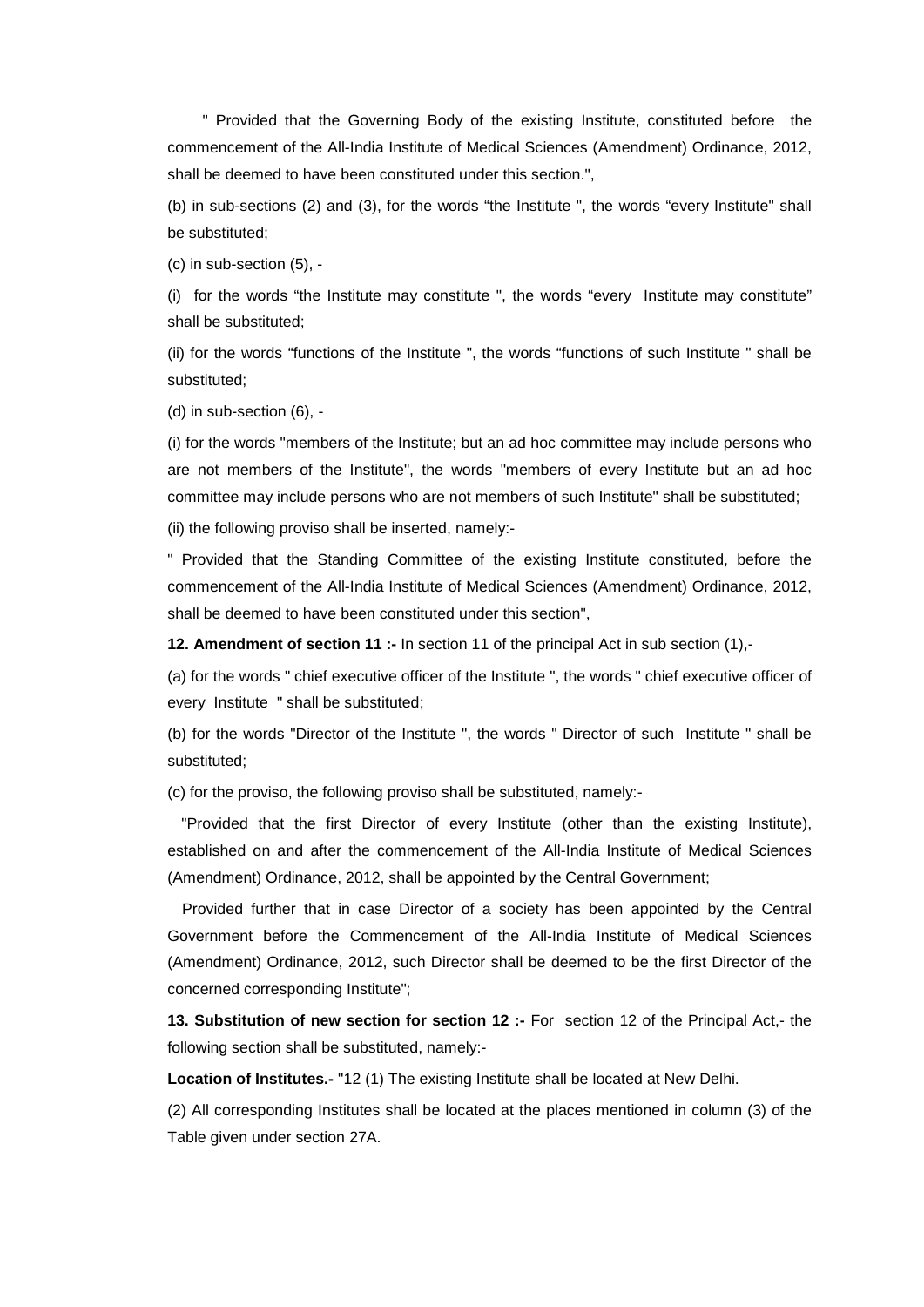(3) All Institutes [other than the existing Institute and corresponding Institutes referred to in sub-sections (1) and (2) ] shall be located at such places as the Central Government may, by notification in the Official Gazette, specify.",

**14. Amendment of section 13 :-** In section 13 of the Principal Act, in the opening portion, for the words " the Institute ", the words " every Institute " shall be substituted.

**15. Amendment of section 14 :-** In section 14 of the Principal Act, in the opening portion, for the words " the Institute ", the words " every Institute " shall be substituted.

**16. Amendment of section 15 :-** In section 15 of the Principal Act, for the words " the Institute ", the words " every Institute " shall be substituted.

**17. Amendment of section 16 :-** In section 16 of the principal Act, in sub-section (1), -

(i) for the words " The Institute ", the words " Every Institute " shall be substituted.

(ii) after clause (d), the following proviso shall be inserted, namely:-

"Provided that the Fund maintained by the existing Institute and the society, before the commencement of the All-India Institute of Medical Sciences (Amendment) Ordinance, 2012, shall be deemed to be the Fund maintained under this section."

**18. Amendment of section 17 :-** In section 17 of the principal Act, -

(a) for the words " The Institute shall prepare ", the words " Every Institute shall prepare " shall be substituted.

(b) for the words " expenditure of the Institute ", the words " expenditure of the concerned Institute " shall be substituted.

**19. Amendment of section 18 and 19 :-** In section 18 and 19 of the principal Act, for the words " The Institute " and the Institute , wherever they occur, the words " Every Institute ………….." shall respectively, be substituted.

**20. Amendment of section 20 :-** In section 20 of the principal Act, in sub-section (1),-

(a) for the words " The Institute ", the words " Every Institute " - shall be substituted.

(b) the following proviso shall be inserted, namely:-

" Provided that the pension and provident fund constituted by the existing Institute or society, before the commencement of the All-India Institute of Medical Sciences (Amendment) Ordinance, 2012, shall be deemed to be the pension and provident fund under this section."

**21. Amendment of section 21 :-** In section 21 of the principal Act ,-

(a) for the words "decisions of the Institute ", the words "decisions of every Institute " shall be substituted.

(b) for the words " officer of the Institute ", the words " officer of every Institute " shall be substituted.

**22. Amendment of sections 22, 23, 24, 25 and 27 :-** In sections 22, 23, 24, 25 and 27 of the principal Act for the words " The Institute " and " the Institute", wherever they occur, the words " Every Institute " and " every Institute " shall respectively, be substituted.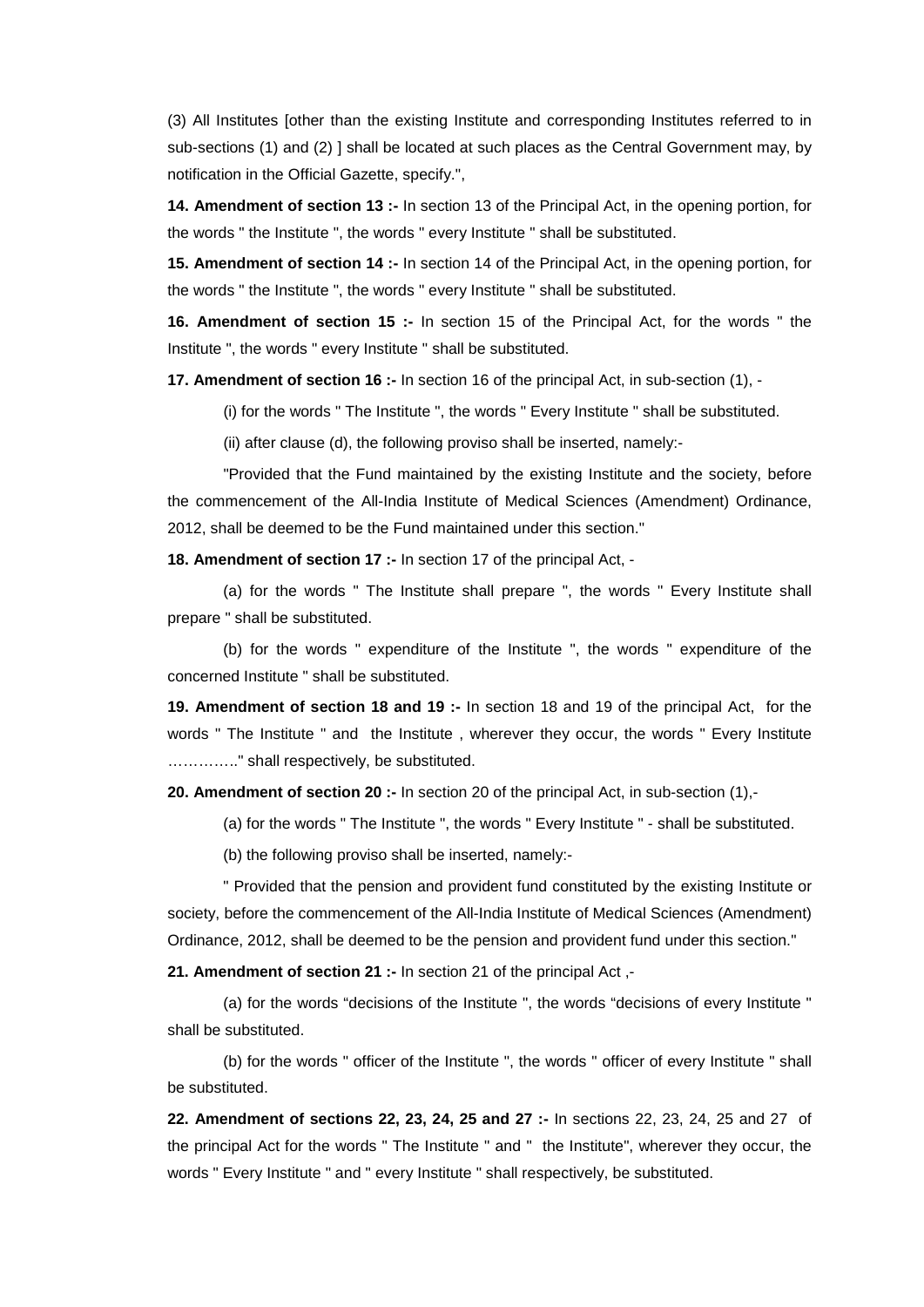**23. Insertion of new sections 27A, 27B, 27C and 27D :-** After section 27 of the principal Act, the following sections shall be inserted, namely:-

**27A. Incorporation of Institute registered as society under the Societies Registration Act 1860 :-** Each of the Institute, registered as society under the Societies Registration Act, 1860 (21 of 1860)and mentioned in column (2) of the Table below shall be a body corporate having perpetual succession and common seal and shall by its name mentioned in column (3) of that Table, sue and be used:

#### **TABLE**

#### **List of societies incorporated as All-India Institutes of Medical Sciences**

| SI. No.        | <b>Society</b>                           | Corresponding Institute and place of its location      |
|----------------|------------------------------------------|--------------------------------------------------------|
| (1)            | (2)                                      | (3)                                                    |
| 1 <sub>1</sub> | All India Institute of Medical Sciences, | All India Institute of Medical Sciences, Bhopal        |
|                | <b>Bhopal</b>                            | (Madhya Pradesh)                                       |
| 2.             | All India Institute of Medical Sciences, | All India Institute of Medical Sciences, Bhubaneswar   |
|                | <b>Bhubaneswar</b>                       | (Odisha)                                               |
| 3.             | All India Institute of Medical Sciences, | All India Institute of Medical Sciences, Jodhpur       |
|                | Jodhpur                                  | (Rajasthan)                                            |
| 4.             | All India Institute of Medical Sciences, | All India Institute of Medical Sciences, Patna (Bihar) |
|                | Patna                                    |                                                        |
| 5.             | All India Institute of Medical Sciences, | All India Institute of Medical Sciences, Raipur        |
|                | Raipur                                   | (Chhattisgarh)                                         |
| 6.             | All India Institute of Medical Sciences, | All India Institute of Medical Sciences, Rishikesh     |
|                | Rishikesh                                | (Uttarakhand)                                          |

**27B. Effect of Incorportion of Institutes:-** (1) On and after the commencement of the All-India Institute of Medical Sciences (Amendment) Ordinance, 2012,-

- (a) any reference to a society, in any law, other than this Act, or in any contract or other instrument, shall be deemed as a reference to the corresponding Institute;
- (b) all property, movable and immovable, of or belonging to a society shall vest in the corresponding Institute;
- (c) all the rights and liabilities of a society shall be transferred to, and be the rights and liabilities of, the corresponding Institute;
- (d) subject to the provisions of this Act, every person (including Director, officers and other employees) who is employed in the society, immediately before the commencement of the All-India Institute of Medical Sciences (Amendment) Ordinance, 2012, shall, on and after such commencement, become an employee of the corresponding Institute and shall hold his office or service therein by the same tenure, at the same remuneration and upon the same terms and conditions and with the same rights and privileges as to pension,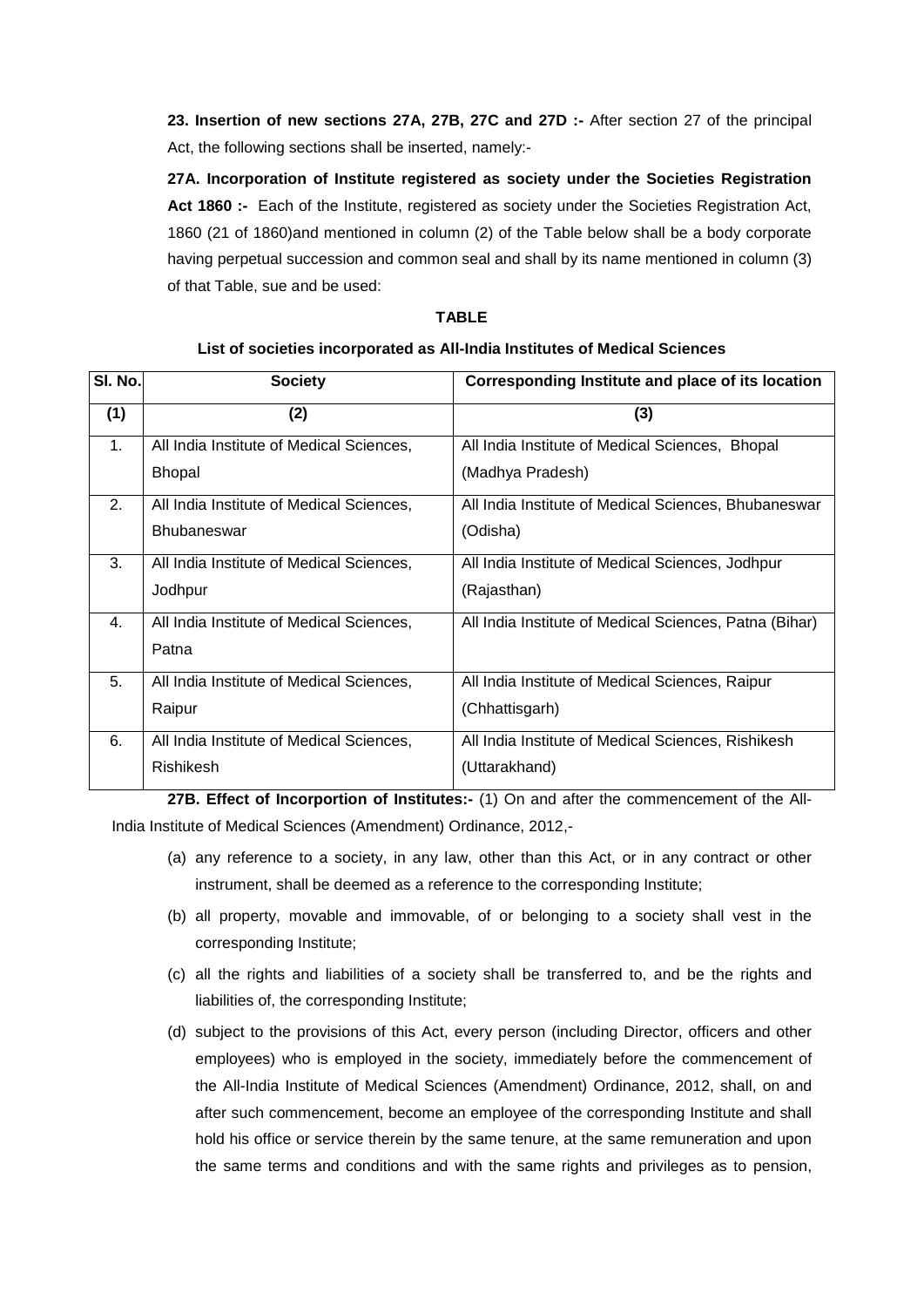leave, gratuity, provident fund and other matters as he would have held the same on the date of the commencement of the All-India Institute of Medical Sciences (Amendment) Ordinance, 2012, as if the said Ordinance had not been promulgated, and shall continue to do so unless and until his employment is terminated or until such tenure, remuneration and terms and conditions are duly altered by regulations:

Provided that the tenure, remuneration and terms and conditions of service of any such person shall not be altered to his disadvantage without the previous approval of the Central Government;

- (e) the governing body of every society, shall, from the date of constitution of the Governing Body under sub-section (1) of section 10, stand dissolved and no chairperson or other person shall be entitled to any compensation for the premature termination of the term of his office or of any contract of service;
- (f) all committees (including Standing Committee, if any) of the society shall stand dissolved;
- (g) all examination conducted by the existing Institute for admission of candidates for award of medical degrees and diplomas by such society shall be valid examination and be deemed to have been conducted by the corresponding Institute.
- (2) Notwithstanding anything in the Industrial Disputes Act, 1947 (14 of 1947) or in any other law for the time being in force, absorption of any employee by the corresponding Institutes in its regular service under this section shall not entitle such employee to any compensation under this Act or any other law and no such claim shall be entertained by any court, tribunal or other authority.

**27C. Provisions of this Act to apply to societies incorporated into All-India Institutes of Medical Sciences under section 27A:-** (1) All provisions of this Act shall, mutatis muntandis, apply to the societies, referred to in column (2) of the Table given under section 27A, incorporated into All-India Institutes of Medical Sciences referred to in column (3) of the said Table.

**27D. Power to make transitory Provisions for Institutes (other than existing Institute):-** (1) The Central Government may; if it is of the opinion that certain measures are required for speedy and effective functioning of corresponding Institutes (other than the existing Institute), by notification in the Official Gazette, specify such measures as it may consider necessary for the smooth and effective functioning of such Institutes:

Provided that no such notification shall be issued under this section, after the expiry of a period of two years from the date of commencement of the All-India Institute of Medical Sciences (Amendment) Ordinance, 2012.

(2) Every notification issued under this section shall be laid, as soon as may be after it is made, before each House of Parliament,".

**24. Amendment of section 28 :-** In section 28 of the principal Act ,-